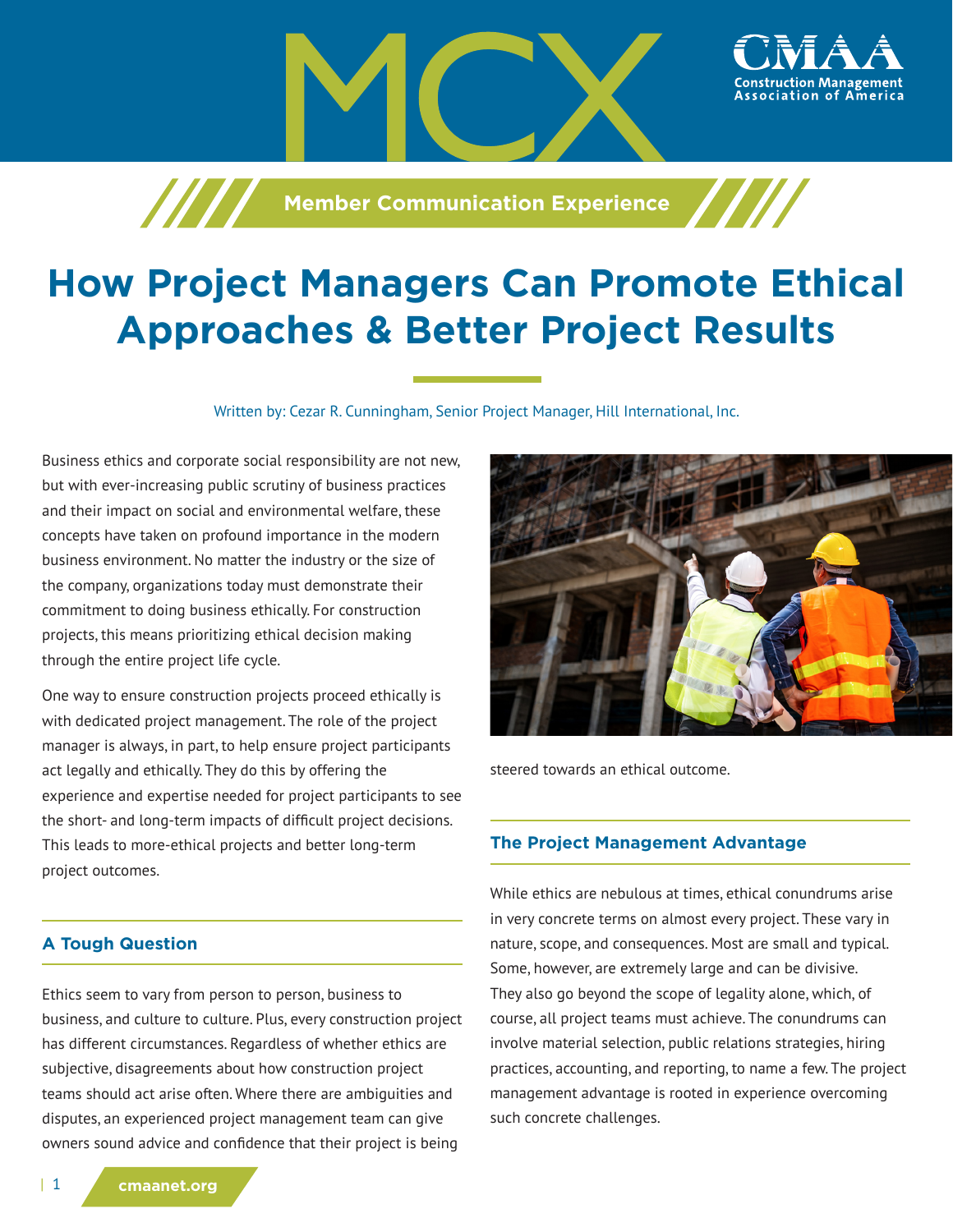As project managers, what we do in ethical matters is raise questions and encourage the right kind of decision making. Based on our experience with other projects, we know where to look to make sure no ethical matter is ignored. We are also able to forecast what certain decisions will lead to. Project managers are also able to prioritize an owner's best interests with no conflicts of interest with designers or contractors, especially when they come from a pure project management firm. And ethical behavior is always in the owner's best interests.

777 T

For example, let's say a contractor's proposed staging plan for a college construction project would disrupt several campus parking spaces for several months. This would certainly be legal—these are the college's own parking spaces. It may also be cost and schedule effective, limiting material transportation costs and daily setup time. In these circumstances, a project manager may still suggest alternative, less cost- and scheduleeffective staging plans to preserve student and faculty experience during construction. At the very least, a project manager experienced in campus construction will be able to recognize the complexity of such a situation and engage in a thorough cost-benefit analysis with the owner.

This example contains an important difficulty: in the shortterm, ethics may seem to conflict with the all-important schedule, budget, and quality dimensions of a project. However, even when they fail the short-term tests of schedule, cost, or quality, ethical decisions benefit project outcomes in both tangible and intangible ways. At the simplest level, they avoid costly litigation where unethical decisions would otherwise lead to non-compliance with the law. Ethical decisions can also lead to increased employee satisfaction, boost profits, help set industry standards for good behavior, and, most importantly, make a difference in the world.

#### **Making a Real Difference**

In my own recent experience on projects in the Caribbean, my team and I frequently offered professional advice on matters that had ethical implications for the owner of a disaster recovery project following Hurricane Irma. The matters ranged from questions on hiring to environmental impacts and more. For example, we advised the owner and general contractor

on how to best utilize local subcontractors to fill gaps in the project scope. This helped satisfy governmental regulations, but also boosted local sentiment about the project. We pushed for securing environmental impact assessments for the surrounding coastal and marine areas, as well as protective measures for run-off, pollutants, and debris. Following completion of the project, we advised the general contractor on how leftover materials might be donated, sold at cost, or shared with local firms to aid in the island's ongoing recovery. In these circumstances, practical and strategic decisions were also ethical decisions. However, this is not always the case.

Funded by insurance, the project required our team to work alongside consultants employed in the insurers' interest. Especially in the wake of a disaster, tensions can be high, but rather than adopting an adversarial stance, we aimed to work collaboratively wherever possible. In some instances, the project and insurance teams were even able to cooperate and achieve greater cost savings for the project while meeting required specifications.

By raising questions, helping make the right decisions, and incorporating diverse interests, we helped bring about an outcome that accomplished the owner's goals, supported the local community, and protected the environment, while respecting the interests of the insurers. Through our team's professional experience with disaster recovery projects, as well as a deep cultural understanding of the region, we were able to do so while offsetting many short-term cost, schedule, and quality issues related to the project's ethical execution.

#### **Better Approaches, Better Projects**

Construction is challenging. It can be costly, lengthy, and even dangerous. In addition to these concerns, construction is almost always ethically charged. Having project management support promotes an ethical approach to construction. The benefits of an ethically executed project generally outweigh the immediate cost or schedule inconveniences that may be associated with ethical decision making, especially in the long term. Project managers can help owners identify situations with ethical consequences, understand the long-term impact of project decisions, overcome ethical ambiguities, and drive successful project delivery.  $\mathcal{L}$